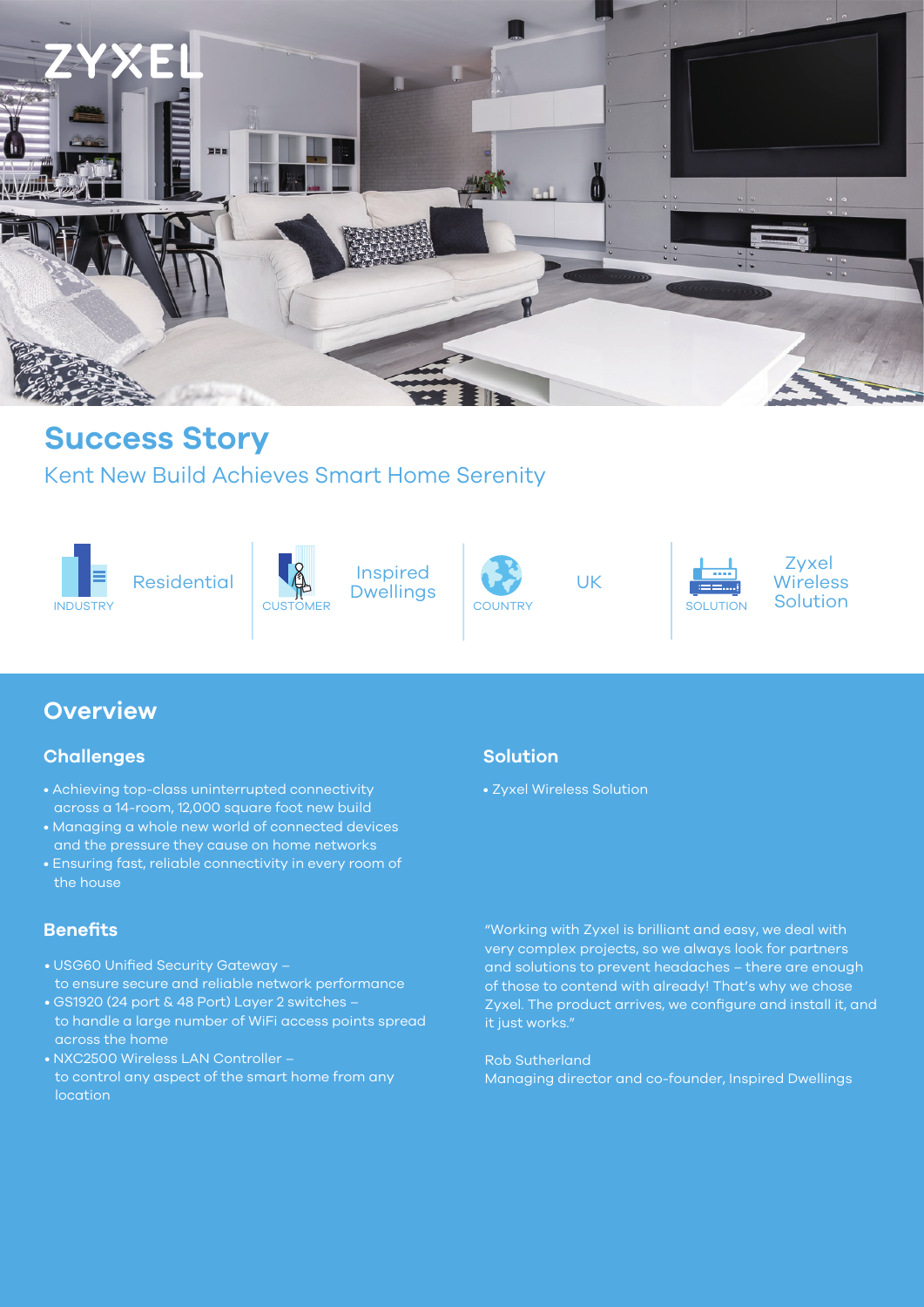# **ZYXEL**

## **Background**

Based in Heathrow, Inspired Dwellings is an awardwinning provider of home technology solutions, specialising in the high-end residential sector.

With the help of a whole host of technology partners, the company works in consultation with their customers to create innovative yet beautiful smart spaces. It works on projects of varying briefs and scales, from equipping new builds all the way up to super yachts and boutique hotels.

Inspired Dwellings' partnership with Zyxel began in 2013, and has gone from strength to strength over the years. Now, every single residential project it gets involved in includes a Zyxel product of some description. Managing director and co-founder Rob Sutherland explains that

finding a high-quality, reliable networking partner has been absolutely pivotal to maintaining the company's stellar reputation, and the foundation upon which it is built.

"One of the reasons I started Inspired Dwellings was to continue what I'd learned from my 25-year background in IT", he says. "I was acutely aware of the need for highquality connectivity to drive the smart home revolution." One of the company's biggest projects involved a 14-room, 12,000 square foot new build home in Kent. With features including a 14-seat home theatre, a gym and CCTV systems throughout, it required top-of-the-line connectivity. As always, Zyxel was the chosen networking partner.

### **Challenges**

Nearly 20% of UK households now use smart home technology, and this percentage is projected to double by 2022 . In addition, the sheer number of connected devices within the home has skyrocketed, placing greater pressure on home networks and posing a challenge when it comes to both connectivity and security.

Rob Sutherland sees this every day, and confirms that "the requirement for reliable networking in our projects is only increasing".

While you might automatically associate a new build home with fast, reliable WiFi technology, this is far from the case. Thinkbroadband revealed that 25% of new builds still can't get superfast broadband .

Ultimately, Rob explains, this depends to some extent on the "network enlightenment" of the developers. For some new build estates, the idea of high-speed connectivity is a unique selling point, and developers pre-wire the houses in order to achieve this. However, this is often not the case, and Inspired Dwellings works with customers to help them get the best out of their home network, no matter what the chosen broadband company.

The scale and requirements of the Kent new build in particular required Zyxel solutions that are normally associated with business environments. As with most of its projects, Inspired Dwellings was involved from very early on in the process, taking on a consultative role with the customer to achieve a bespoke home network solution.

It's crucial in a large-scale project, like the Kent new build, to ensure that traffic can run smoothly and reliably across multiple access points. This prevents bottlenecks in the network, often caused by strain from multiple connected devices in the home.

## **Solutions and Benefits**

The Zyxel-powered network underpins this shining example of a truly smart home. Its enterprise-grade solutions and seamless deployment allows the simple operation of a multitude of connected devices over a wide area.

The owners now enjoy secure and reliable network performance, allowing them to control any aspect of their smart home from any location.

This was particularly key given the customer's request to be able to listen to music in multiple rooms of the house, as well as allowing several family members to listen to different music simultaneously.

A key advantage of using Zyxel wireless networking

<sup>1</sup> Statista Smart Home Report, https://www.statista.com/outlook/279/156/smart-home/united-kingdom#

<sup>2</sup> Hall, Kate. "Up to 25% of new builds still can't get superfast broadband – study," theregister.co.uk, (March 5, 2018).

https://www.theregister.co.uk/2018/03/05/new\_builds\_still\_lacking\_superfast\_broadband/